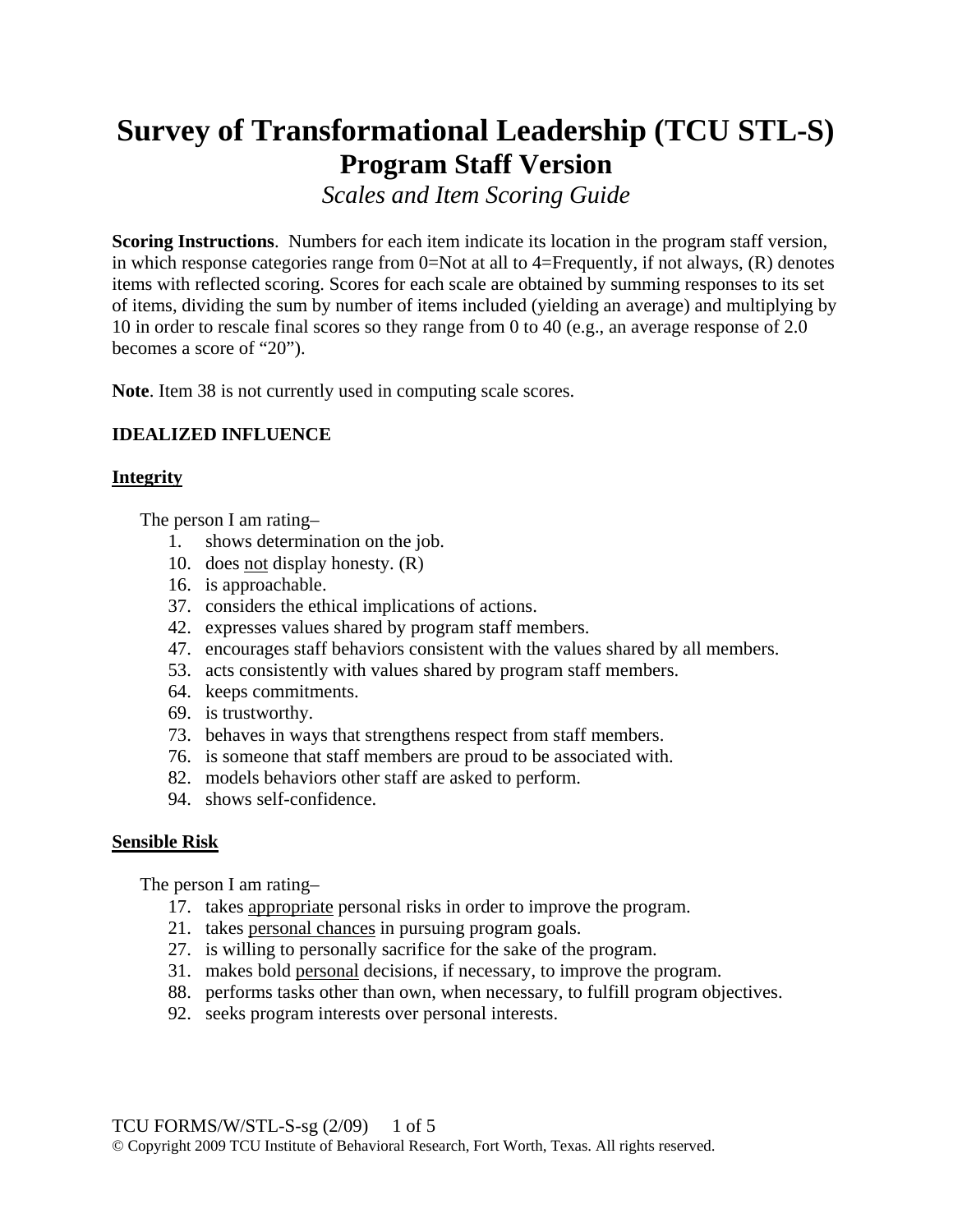# **INTELLECTUAL STIMULATION**

## **Encourages Innovation**

The person I am rating–

- 2. attempts to improve the program by taking a new approach to business as usual.
- 48. positively acknowledges creative solutions to problems.
- 54. encourages ideas other than own.
- 59. is respectful in handling staff member mistakes.
- 70. encourages staff to try new ways to accomplish their work.
- 77. suggests new ways of getting tasks completed.
- 81. asks questions that stimulate staff members to consider ways to improve their work performance.
- 95. does not criticize program members' ideas even when different from own.

## **Demonstrates Innovation**

The person I am rating–

- 7. accomplishes tasks in a different manner from most other people.
- 11. tries ways of doing things that are different from the norm.
- 22. seeks new opportunities within the program for achieving organizational objectives.
- 28. identifies limitations that may hinder organizational improvement.
- 79. challenges staff members to reconsider how they do things.
- 84. takes bold actions in order to achieve program objectives.
- 86. searches outside the program for ways to facilitate organizational improvement.

# **INSPIRATIONAL MOTIVATION**

The person I am rating–

- 3. makes staff aware of the need for change in the program.
- 12. conveys hope about the future of the program.
- 15. communicates program needs.
- 19. identifies program weaknesses.
- 23. considers staff needs when setting new program goals.
- 26. encourages staff feedback in choosing new program goals.
- 29. develops new program goals.
- 33. talks about goals for the future of the program.
- 36. displays enthusiasm about pursuing program goals.
- 39. uses metaphors and/or visual tools to convey program goals.
- 41. displays confidence that program goals will be achieved.
- 43. expresses a clear vision for the future of the program.
- 46. clearly defines the steps needed to reach program goals.
- 49. sets attainable objectives for reaching program goals.
- 52. helps staff members see how their own goals can be reached by pursuing program goals.

#### TCU FORMS/W/STL-S-sg  $(2/09)$  2 of 5

© Copyright 2009 TCU Institute of Behavioral Research, Fort Worth, Texas. All rights reserved.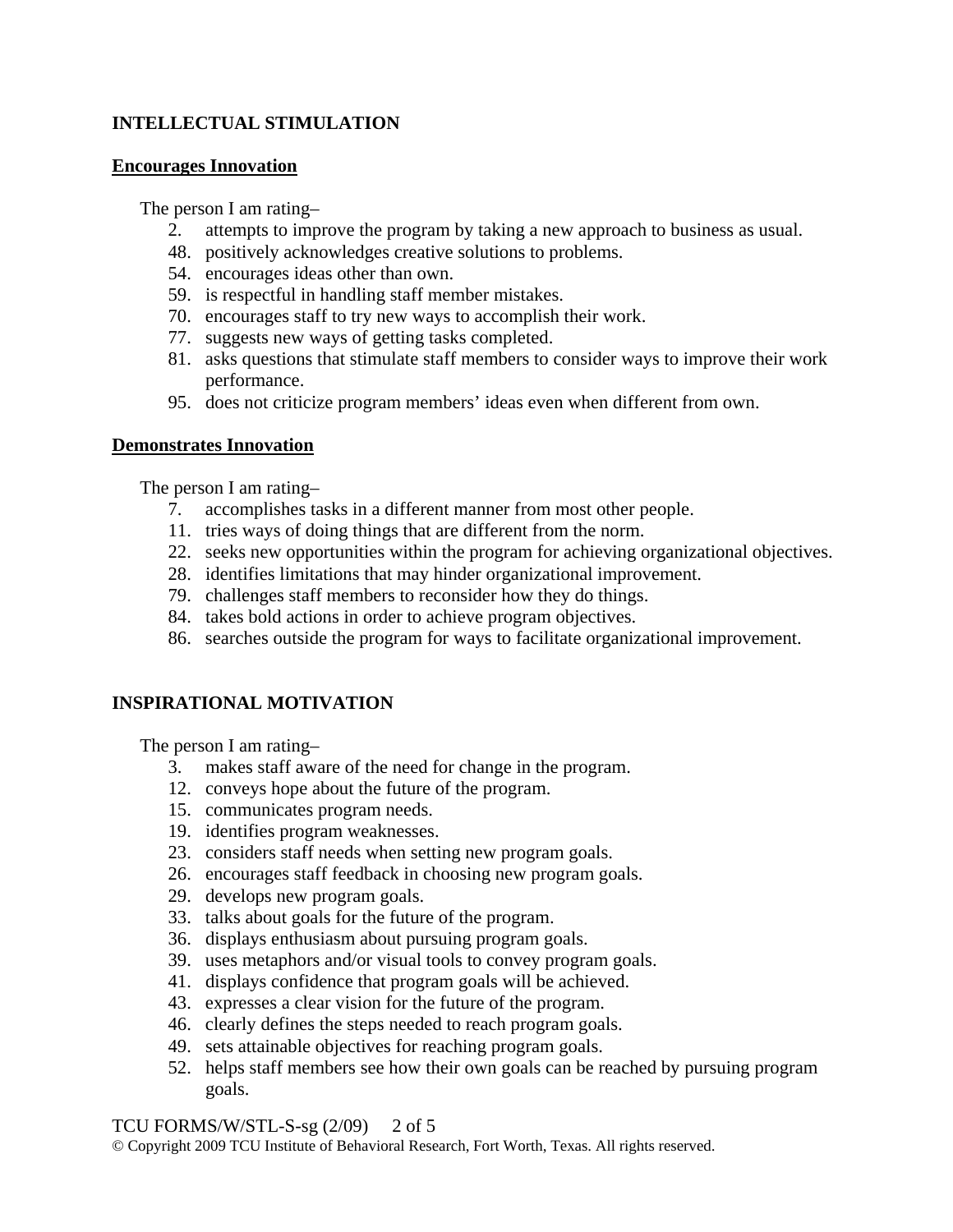- 57. demonstrates tasks aimed at fulfilling program goals.
- 60. allocates resources toward program goals.
- 63. obtains staff assistance in reaching program goals.
- 66. secures support from outside the program when needed to reach program goals.
- 71. promotes teamwork in reaching program goals.
- 75. expresses confidence in staff members' collective ability to reach program goals.
- 83. prepares for challenges that may result from changes in the program.
- 89. encourages staff to share suggestions in how new program goals will be implemented.
- 91. behaves consistently with program goals.

# **INDIVIDUALIZED CONSIDERATION**

## **Respects Others**

The person I am rating–

- 4. treats staff members as individuals, rather than as a collective group.
- 13. treats individual staff members with dignity and respect.
- 34. does not respect individual staff members' personal feelings. (R)

## **Develops Others**

The person I am rating–

- 50. offers individual learning opportunities to staff members for professional growth.
- 61. takes into account individual abilities when teaching staff members.
- 67. coaches staff members on an individual basis.
- 85. recognizes individual staff members' needs and desires.
- 87. assists individual staff members in developing their strengths.

# **EMPOWERING**

## **Task Delegation**

The person I am rating–

- 5. provides opportunities for staff to participate in making decisions that affect the program.
- 9. provides opportunities for staff members to take primary responsibility over tasks.
- 20. delegates tasks that provide encouragement to staff members.
- 25. delegates tasks that build up the organization.
- 30. assigns tasks based on staff members' interests.
- 35. enables staff to make decisions, within contractual guidelines, on how they get their work done.
- 40. follows delegation of a task with support and encouragement.
- 45. sees that authority is granted to staff in order to get tasks completed.

TCU FORMS/W/STL-S-sg $(2/09)$  3 of 5

© Copyright 2009 TCU Institute of Behavioral Research, Fort Worth, Texas. All rights reserved.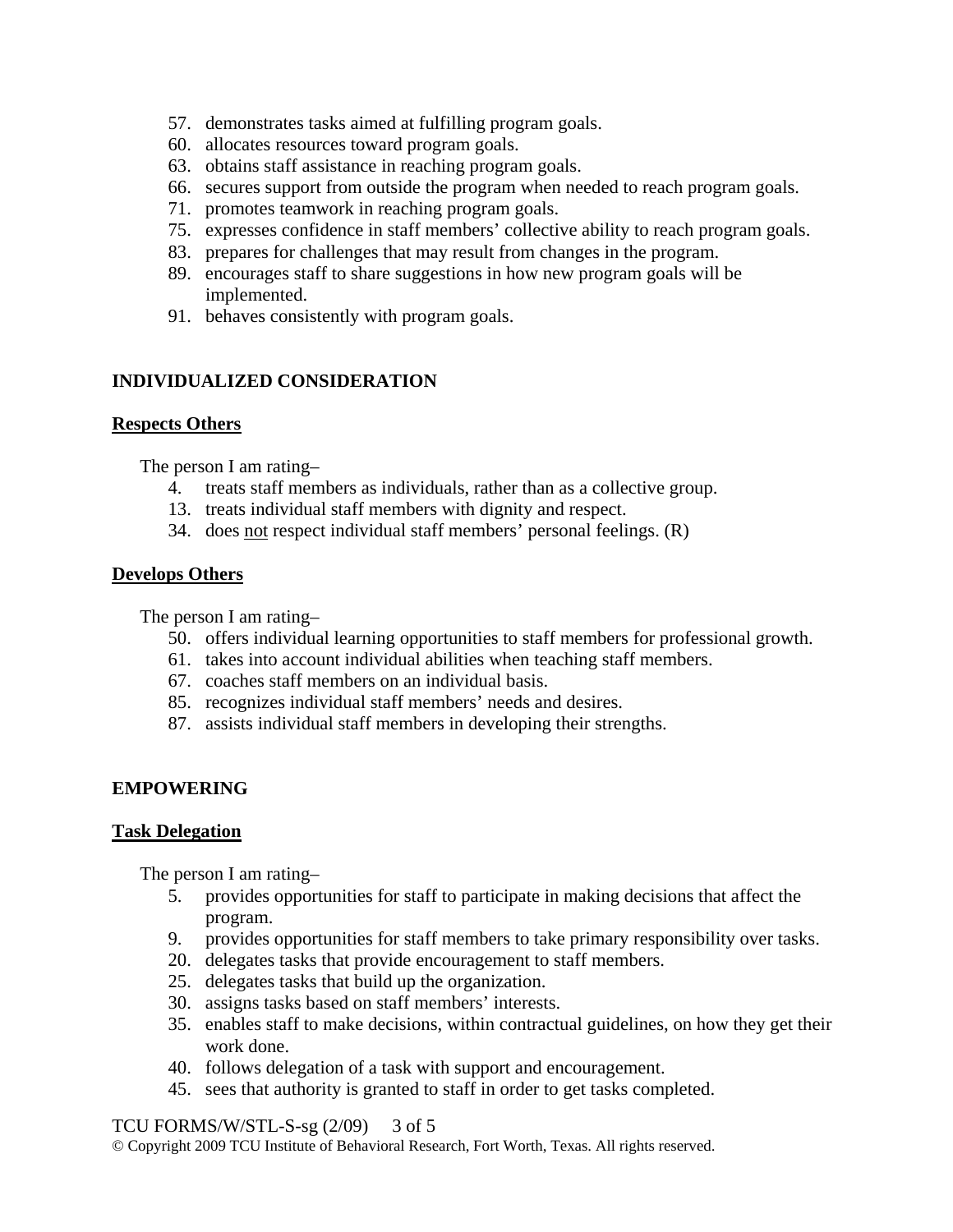- 51. provides requested support for task completion.
- 56. allocates adequate resources to see tasks are completed.
- 62. provides information necessary for task completion.
- 68. provides feedback on progress toward completing a task.
- 93. conveys confidence in staff members' ability to accomplish tasks.
- 96. helps staff members set attainable goals to accomplish work tasks.

#### **Expects Excellence**

The person I am rating–

- 72. expects excellence from staff.
- 78. expects that members of the staff will take the initiative on completing tasks.
- 80. expects that staff members will give tasks their best effort.